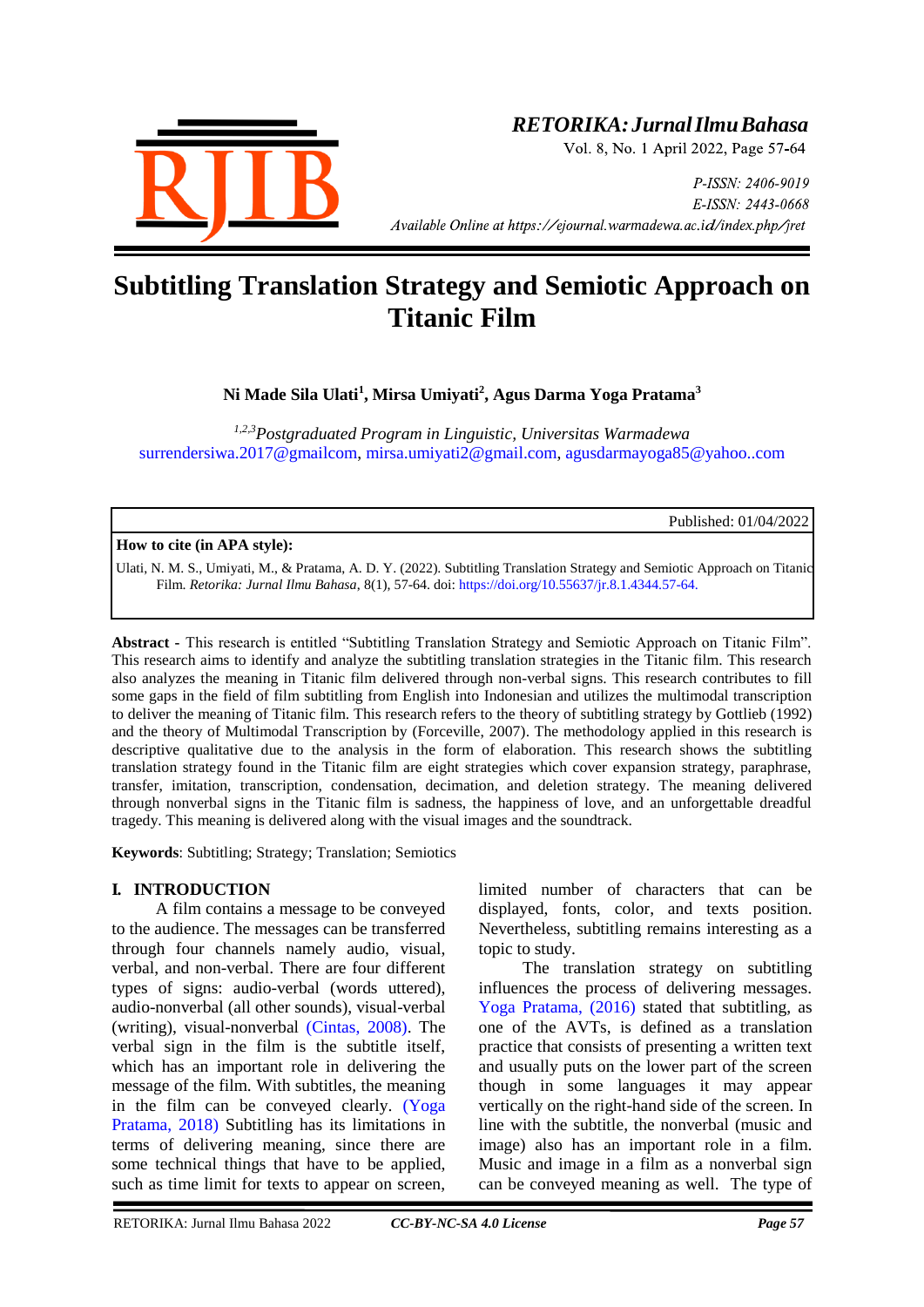music with a slow beat and sad lyrics can convey a message of sadness. On the other hand, music with a fast beat and cheerful lyrics can convey a message of joy. Similarly, images or visual frames can convey meaning. A character in a film with a sad expression, accompanied by tranquil music, even without subtitles about sadness, can be predicted the message of sorrow which wants to convey. A visual image in a film also contains an implicit meaning. An actress said that she was delighted, with a sad expression on her face and accompanied by dreary music. The meaning conveyed is contrary to the multimodal sign indicated

The film delivers the meaning through visual image, soundtrack, subtitle and dialogue simultaneously. The meaning delivers is showing the suitability to the multimodal shown. Somehow, the film delivers the meaning through complete multimodal, but the multimodal against the meaning. Furthermore, the meaning of the film can be delivered through soundtrack and images only, as well. These contradictory multimodal signs will be discussed in more detail in this research. The researcher is going to emphasize the strategy translation applied in subtitling titanic film as a verbal sign and delivering meaning through music, images as a nonverbal sign.

AVT is not a new field of research, and it has continued to develop until now. At this time, AVT has grown into an academic translation, which is the translation is not just a transferring of meaning from the source language to the target language but go beyond it. AVT is a rather didactic thing. Didactic means that by translating subtitles, we can learn in the field of foreign languages. This is confirmed by the statement of "Subtitling as an Aid to Language Learning["\(Incalcaterra McLaughlin, Laura,](#page-6-0)  Biscio Marie, Ní Mhainnín, 2011). Language learning in AVT covers formal and informal language as well. Furthermore, AVT does not only depend on linguistics but really needs to be integrated with other factors such as culture, customs, habits, beliefs prevailing in the target language area. This is what makes research in the field of audiovisual more attractive. In AVT including film subtitle, it is highlighted that filmic system and visual sign must considered in order to get a meaningful semiotics and multimodal whole. Furthermore, It is stated that films are as multisemiotic and multimodal texts [\(Cintas, Jorge Diaz and Remael, 2021\).](#page-6-0)

In previous research related to subtitling

strategy, the researcher referred to six related articles to enrich this current research. The data collected from the six previous studies were audiovisual media from Arabic to English, Italian to English, Persian to English, French to English, and English to Indonesian. The focus of the six studies are different as well. As an academic reason from those elaborations the researcher is interested in carrying out the research related to subtitling translation strategy. This current research contributes to fill some gaps in the field of film subtitling from English into Indonesian and utilizes the multimodal transcription to deliver the meaning of Titanic film.

Based on the descriptions on the background of the research, it can be inferred that the research will emphasize to the subtitling translation strategies and the delivering meaning through nonverbal sign. The researcher is going to identify and discuss two problems, as follows:

Kind of subtitling translation strategy is applied in Titanic film and how the meaning on Titanic film is delivered through nonverbal sign.

The relevant theory bases to this research are subtitling strategy translation and the multimodal. Audiovisual is the most prominent type of text among polysemiotics.

In this research, the researcher employed the theory of subtitling translation strategy by [\(Gottlieb, 1992\)](#page-6-0) to answer the first problem. The first problem is identifying the type of subtitling translation strategy found in the Titanic film. The theory of Multimodal Transcription by [\(Forceville, 2007\)](#page-6-0) is used to answer the second problem. The second problem is delivering the meaning on the Titanic film through nonverbal sign.

This research will employ the subtitling strategy translation according to [\(Gottlieb,](#page-6-0)  [1992\)](#page-6-0), stated that to assess the quality of a specific subtitling, the rendering of each verbal film segment must be analyzed with regard to stylistic and semantic value. There are ten strategies that can be applied in subtitling strategies, as follows:

1. Expansion

The characters of this translation, namely expanded expression, adequate rendering, and culture-specific references. This strategy is usually used in which the target text needs more space than the source text. This could happen due to specific cultural reasons and it needs further explanation and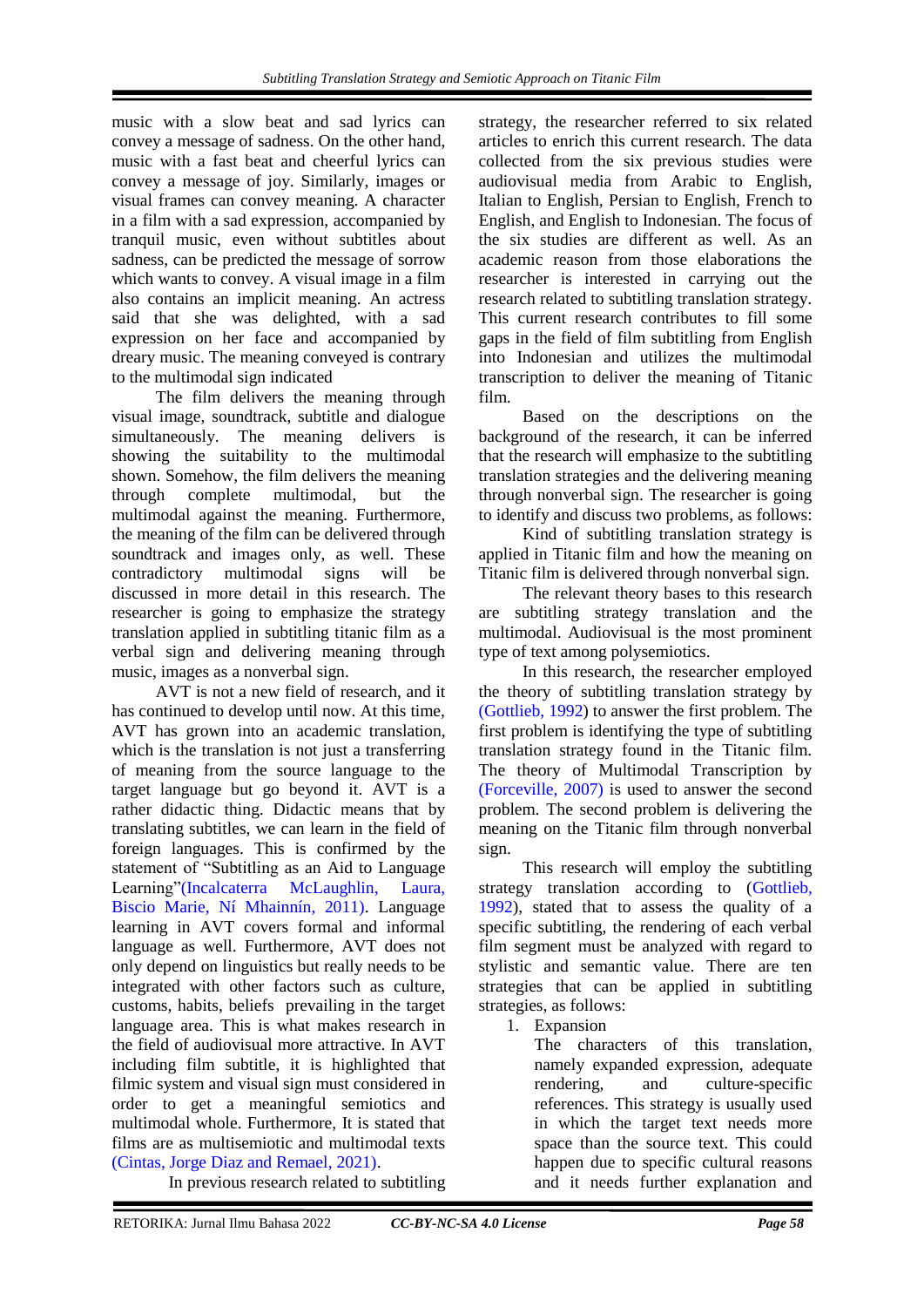interpretation

2. Paraphrase

The characters of this translation are altered expression, adequate rendering (non-visualized language-specific phenomena). This strategy is usually used for syntactic reasons. The translator is not able to maintain the structure of sentences from the source text to the target text.

3. Transfer

The characters of this translation are full expression, adequate rendering ('neutral' discourse - slow tempo). This strategy is usually used to ensure the meaning from the source text to the target text. In this strategy, the sentence from the original text is fully and accurately translated to the target text.

4. Imitation

The characters of this translation are identical expressions, equivalent rendering (proper nouns, international greetings). This strategy is usually used to translate the names of individuals and places. Imitation translation strategy aims to preserve precisely the original text and exact manner as if no translation has ever been done.

5. Transcription

The characters of this translation are anomalous expression, adequate rendering (non-standard speech). Transcription strategy is usually used when a word or phrase is not even meaningful in the source text, for example, a third language or meaningless language is used in the source text. The translated result of this research sounds awkward due to the application of the third language.

6. Dislocation

The characters of this translation are differing expressions, adjusted content (musical or visualized language-specific phenomena). This strategy is usually used as an approach to produce a musical and rhythmic text for the TT viewers. This strategy aims to put forward the effect of the translation than the text and content. It is applied to translate a silly song or poem as displayed in the animation's example.

7. Condensation The characters of this translation are

condensed expression, concise rendering (normal speech). This type of strategy is usually used in which the text is shortened in such a way that the original text retains its original meaning. The pragmatic effect can be lost due to the application of condensation strategy.

8. Decimation

The characters of this translation are bridged expression, reduced content (fast speech of some importance). This strategy is usually used in which to shorten the text due to the source text comprises too many words and wordy content. The effect of this strategy is that a large part of the text and the original information is eliminated. This kind of strategy is applicable for the high speed of speech of the source text. The decimation strategy sounds more extreme than the condensation strategy.

9. Deletion

The characters of this translation are omitted expression, no verbal content (fast speech of less importance). This strategy is used in which the part of the text is completely deleted.

10. Resignation

The characters of this translation are differing expression, distorted content ('untranslatable' elements). This strategy is used in which the translator finds no solution or strategy for translation, and meaning is definitely lost. Furthermore, this kind of strategy sounds similar to deletion strategy.

 The researcher will employ multimodal transcription to answer the second problem. Multimodal transcription could be a useful tool in establishing where meaning was being created in a multimodal text and whether resources other than the spoken word could relay that meaning [\(Taylor, 2003\).](#page-6-0) Multimodal transcription underwent a modification, and it could be worthwhile in the spotting of the subtitles, that is, the art of timing and placing them precisely. The modification, namely, there is an addition of kinetic action part in one column to the visual image. The other modification is an additional column specifically for subtitles.

### **II. METHODS**

A researcher needs a methodology in order to have a systematic result. The research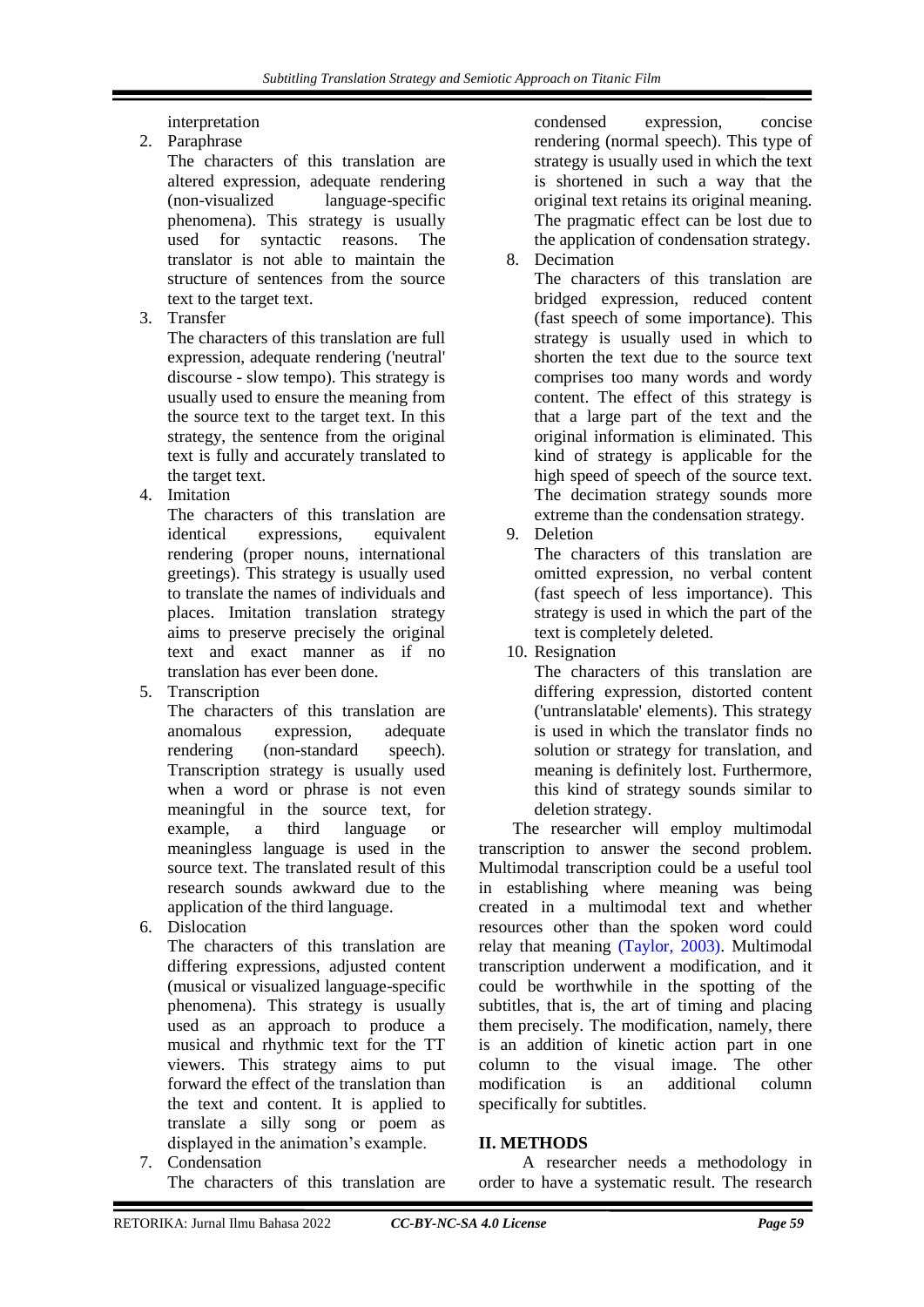model is basically a scientific way to get data with specific purposes and uses. In this research, researcher applied descriptive qualitative method, since the result of the research will be presented in a description. Qualitative research focuses on meanings rather than numbers. Qualitative research is an approach for exploring and understanding the meaning of individuals or groups ascribing to a social or human problem [\(Creswell, 2014\).](#page-6-0) With respect to the literature review, qualitative research has three placements of the literature review i.e., viz. the literature is placed as the introduction, the literature is separated in a separate section, and the literature is presented in the study at the end. In this research, the researcher presented the literature in a separate section as a review of the literature. This approach is used with those studies employing a strong theory and literature background at the beginning of a study.

Qualitative research is identical with an inductive method in which an inductive process of building from the data to broad themes to a generalized model or theory. The inductive approaches of this research are, firstly the researcher posed generalizations or theories from past experiences and literature. Secondly, the researcher looked for broad patterns, generalizations, or theories from themes or categories. Thirdly, the researcher analyzed data to form themes or categories. The basic procedure in reporting the results of a qualitative study are to develop descriptions and themes from the data. The data that emerge from a qualitative study are descriptive. That is, data are reported in words) or pictures, rather than in [\(Webster, 1988\).](#page-6-0) In doing qualitative research, the gathering data can be obtained in a form of interview data, observation data, document data, and audiovisual data [\(Creswell, 2014\).](#page-6-0) This research obtained the audiovisual data from the Titanic film. Qualitative research involves text and image analysis, as well. This research identified and analyzed the text of the subtitles and the images of the Titanic film.

In this research, the researcher focuses on the analysis process, and the analysis is completed by the images, as well. This research was precise to apply descriptive qualitative since the main data is in the form of film subtitles. More clearly, the researcher applied descriptive qualitative because the selected utterances were analyzed with elaborations.

The subtitle of Titanic film comprises of 1783 utterances. The researcher elaborates three representative examples of analyzing for the each type of strategy found in the subtitle of Titanic film. It is found that the subtitling translation strategies applied on Titanic film are expansion strategy, paraphrase, transfer, imitation, transcription, condensation, decimation, and deletion strategy. Among the ten strategies by [Gottlieb \(1992\),](#page-6-0) there are two strategies not found in the Titanic film namely dislocation and resignation. The most subtitling translation strategy found in subtitles of Titanic film is transfer strategy, because most of the translation result is fully and accurately translated to the target text. The translator uses the transfer strategy to ensure the meaning from SL to TL.

1. Expansion.

Among the subtitle, there are eight utterances that applied expansion strategy.

Example ( TF 1997, minute 1: 46 : 35) SL : "*Not five, but not five*" TL : "*Tapi tidak dengan lima kompartemen, tidak dengan lima*"

The phrase "but not five" is expanded and translated into "Tapi tidak dengan lima kompartemen." The expanded part is "kompartemen" since there is no the word of "compartment" in SL. Compartment is one of the separate areas inside a vehicle (dictionary.cambridge.org). Without the addition of the word "kompartemen" the result of the translation could be hard to understand in the people in TL since there is no visual image in this scene. By expanding the word of "kompartemen" the translator needs more space in TL and get acceptable and understandable meaning in the people in TL.

#### 2. Paraphrase

Among the subtitle it is found ten utterances that applied paraphrase strategy.

Example 3 (TF 1997, minute 1 : 47 : 01)

SL : "*The pumps buy you time but minutes only"*

TL : "*Pompanya hanya akan menunda tenggelamnya sebentar*"

The phrase "buy you time but minutes only" is not a word-to-word translation because the meaning is not acceptable and hard to

#### **III. RESULT AND DISCUSSION**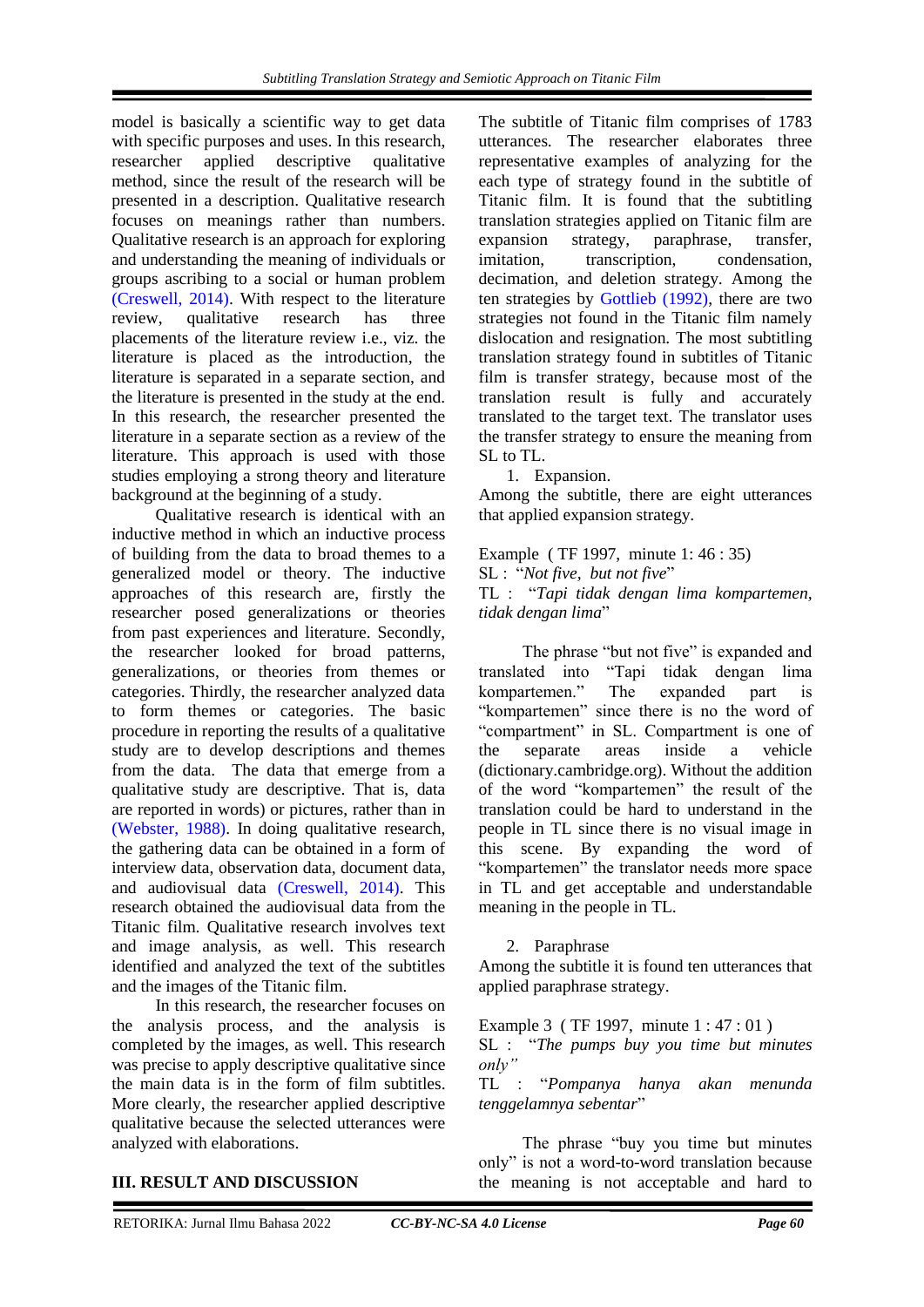understand in the people in TL. The phrase of "buy you time but minutes only" has an implicit meaning. The translator changed the phrase in SL into a sentence in SL. With the changes of the structure, the translator has a purpose to make the people in TL can get easier comprehending.

#### 3. Transfer

Among the subtitle, it is found that the transfer strategy is the most used strategy by the translator.

Example ( TF 1997, minute 15 : 08 ) SL : "*Yes. I would like to see my drawing*" TL : "*Ya. Aku ingin melihat gambarku*" The sentence in SL" *Yes. I would like to see my drawing"* is fully and accurately translated into TL "*Ya. Aku ingin melihat gambarku*" the translator translated the sentence in SL in a word-to-word translation in order to ensure the meaning in TL. There is no addition or deletion part in the process of translation. The translator did not change the structure of the sentence, as well.

#### 4. Imitation

Among the subtitle, there are fifteen utterances applied imitation strategy.

Example ( TF 1997, minute 11 : 00 )

SL : " *From the research ship Keldysh, in the North Atlantic*".

TL : "*Dari kapal penelitian Keldysh, di Atlantik Utara*"

Keldysh is the name of the research ship and the translator imitates the word '*Keldysh*" in SL to "*Keldysh*" in TL. Hence there is no addition or deletion part for the translation strategy. The translator has a purpose to preserve the meaning precisely like the original text.

#### 5. Transcription

Among the subtitle, twelve utterances applied transcription strategy.

Example ( TF 1997, minute 25 : 44 ) SL : "*We're practically goddamn royalty, ragazzo mio*". TL : "*Kita akan berhasil, Kawan".*

The word "*ragazzo mio*" is Italian language which means "*my boy* "(ItalianDictionary). It is

translated into "kawan" due to his friend is a boy. The translated result sounds awkward due to the application of the Italian language. The translator recognizes that a word of "ragazzo mio" is not even meaningful in source text due to the application of the third language.

#### 6. Condensation

Among the subtitle it is found thirteen utterances that applied condensation strategy.

Example ( TF 1997, minute 12 : 08 ) SL : "*Bobby, we're launching. See these submersibles going in the water?"*

TL : "*Bobby, kita sedang bekerja. Lihat kapal selam kecil ini?"*

The sentence "*See these submersibles going in the water*?" sounds having a long meaning to the translator and there is a shortened part. The complete sentence in SL was changed into a simple sentence in TL. It is shortened and translated into "*Lihat kapal selam kecil ini*?" The translator understands that there is a non-verbal sign that adheres to this utterance. The visual image shows obviously which one means the submersibles. While talking, the speaker is pointing to the submersibles prepare to go into the water. The translator still maintains the original meaning of the sentence.

#### 7. Decimation

Among the subtitles, the researcher found that the decimation strategy is the least applied strategy.

Example : (TF 1997, minute  $08 : 01 - 08 : 08$ ) SL : "*Okay, go. Flip it over. Go. Turn over. Keep going. Go Okay, drop it*".

TL : "*Ayo. Balikkan. Terus. Terus. Baiklah, jatuhkan*".

The translator determines the source text," *Okay, go. Flip it over. Flip it over. Go Go Go Turn over. Keep going. Go Go Go Okay, drop it*", comprises too many words and wordy content. Considering the numbers of the characters and the lines on a screen, the translator eliminated the large part of the text. The wordy content is translated into "*Ayo. Balikkan. Terus. Terus. Baiklah, jatuhkan*". The result of the translation sounds simpler and more understandable. Even though some large parts of the original sentences are eliminated, the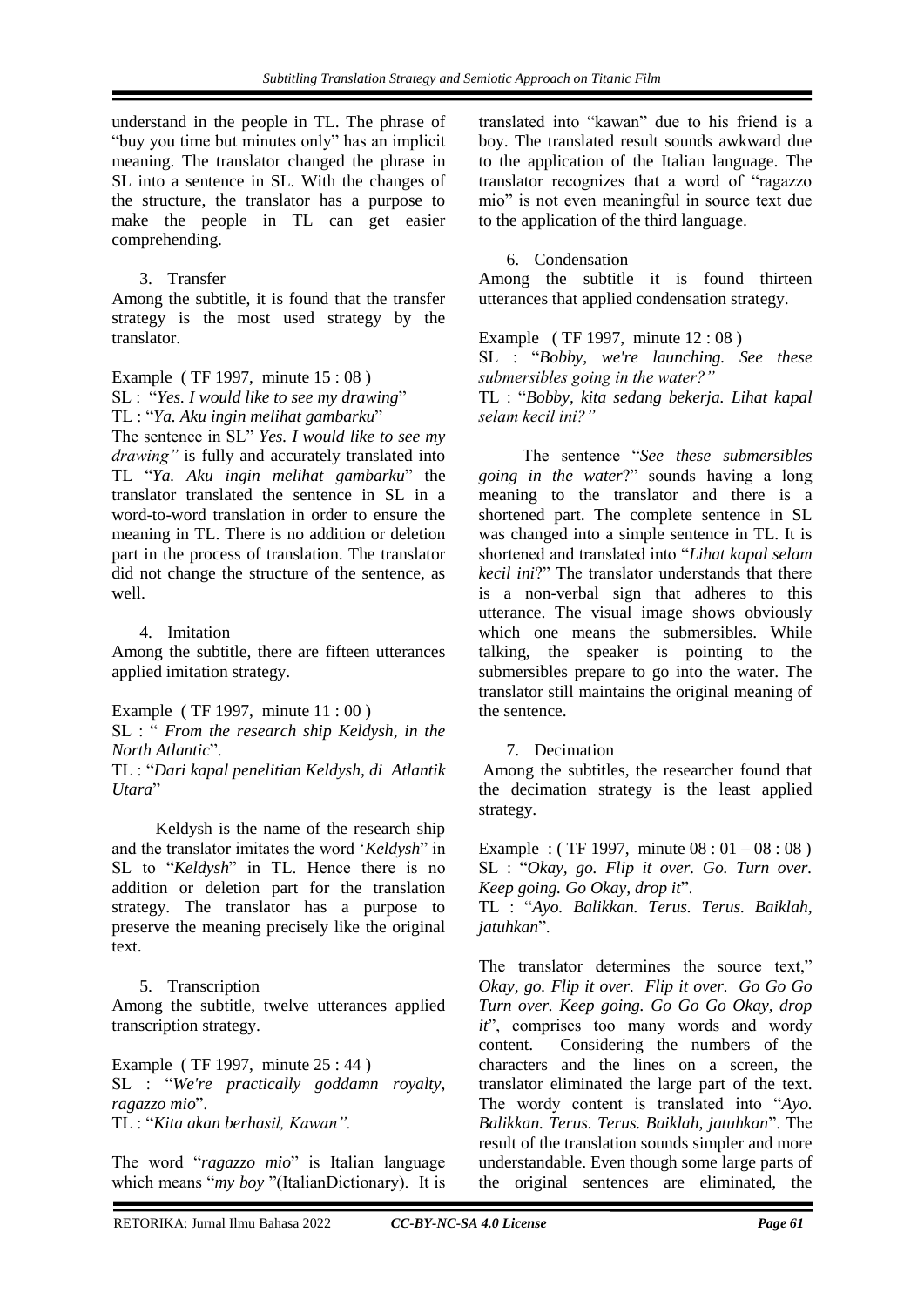meaning of TL does not change.

#### 8. Deletion

Among the subtitle, thirteen utterances applied condensation strategy.

Example (TF 1997, minute 54 : 02) SL : "*Then we'll ride horses on the beach, right in the surf*" TL : "*Lalu kita menunggang kuda di pantai*".

The source text of "Then we'll ride horses on the beach, right in the surf" is translated into," Lalu kita menunggang kuda di pantai." The deleted part of the sentence is "*right in the surf*". The main point of the SL is "*Then we'll ride horses on the beach*". The translator deleted the phrase "*right in the surf* " that has a less important meaning in SL. Even though there is a deleted part in SL, it does not change the meaning of the

sentence in TL. The meaning of the film Titanic is analyzed by utilizing multimodal transcription by [\(Forceville, 2007\).](#page-6-0) In this analysis, the researcher focuses more on several scenes that contain non-verbal meaning, whether they are equipped with subtitles or not. MT is a multimodal analysis in tabular form equipped with some points such as shots, visual images+ kinetic actions, soundtracks, and subtitles.

This multimodal transcription is the analysis of the ending scene of the Titanic film. There are four shots transcribed that deliver a meaning of the power of true love. The Titanic film is ended with the song entitled "Hymn to the Sea", along with the shots of a smiling old lady, the blue diamond and the sea in the darkness.

| <b>Visual Frame</b> | Visual image +         |
|---------------------|------------------------|
|                     | kinetic Action         |
|                     | CP : stationary        |
|                     | $HP:$ frontal          |
|                     | $VP:$ median           |
|                     | D:CS                   |
|                     | $VC:$ the ship         |
|                     | $VS:$ the face         |
|                     | $CO:$ naturalistic     |
|                     | $CR:$ white hair       |
|                     | VF : close, off screen |
|                     | The smiling face of    |
|                     | the old lady           |

The meaning of a lady with smiling face: happy

| <b>Visual Frame</b> | Visual image +         |
|---------------------|------------------------|
|                     | kinetic Action         |
|                     | $CP:$ stationary       |
|                     | HP: oblique            |
|                     | $VP:$ median to high   |
|                     | D:CS                   |
|                     | $VC:$ the ship         |
|                     | VS : a blue diamond    |
|                     | $CO:$ naturalistic     |
|                     | $CR: blue$ and white   |
|                     | VF : close, off screen |
|                     | The old lady holds a   |
|                     | blue diamond           |

The meaning of a blue diamond: a beautiful thing

|   | <b>Visual Frame</b> | Visual image +      |
|---|---------------------|---------------------|
|   |                     | kinetic Action      |
| 3 |                     | $CP:$ moving        |
|   |                     | HP: oblique         |
|   |                     | VP: high            |
|   |                     | D: MCS              |
|   |                     | $VC:$ the ship      |
|   |                     | VS : the face       |
|   |                     | $CO:$ naturalistic  |
|   |                     | CR:black            |
|   |                     | VF : close,<br>off  |
|   |                     | screen              |
|   |                     | A lady with knitted |
|   |                     | eyebrow             |

The meaning of a lady with knitted eyebrow: thinking something

| <b>Visual Frame</b> | Visual image +   |
|---------------------|------------------|
|                     | kinetic Action   |
|                     | $CP:$ stationary |
|                     | HP : frontal     |
|                     | VP: high         |
|                     | D:CS             |
|                     | VC : the ocean   |
|                     | VS : the diamond |
|                     | CO: naturalistic |
|                     | CR: blue         |
|                     | VF: close, off   |
|                     | screen           |

The image of a diamond on the sea means: valuable thing. The sound of the sea rumbling means: something scary. The sound track of "Hymn to Sea" means : a sadness.

The message delivered from the sequence of visual frames, visual images, soundtracks, and subtitles is the power of true love. Rose has kept the diamond for about 84 years. She was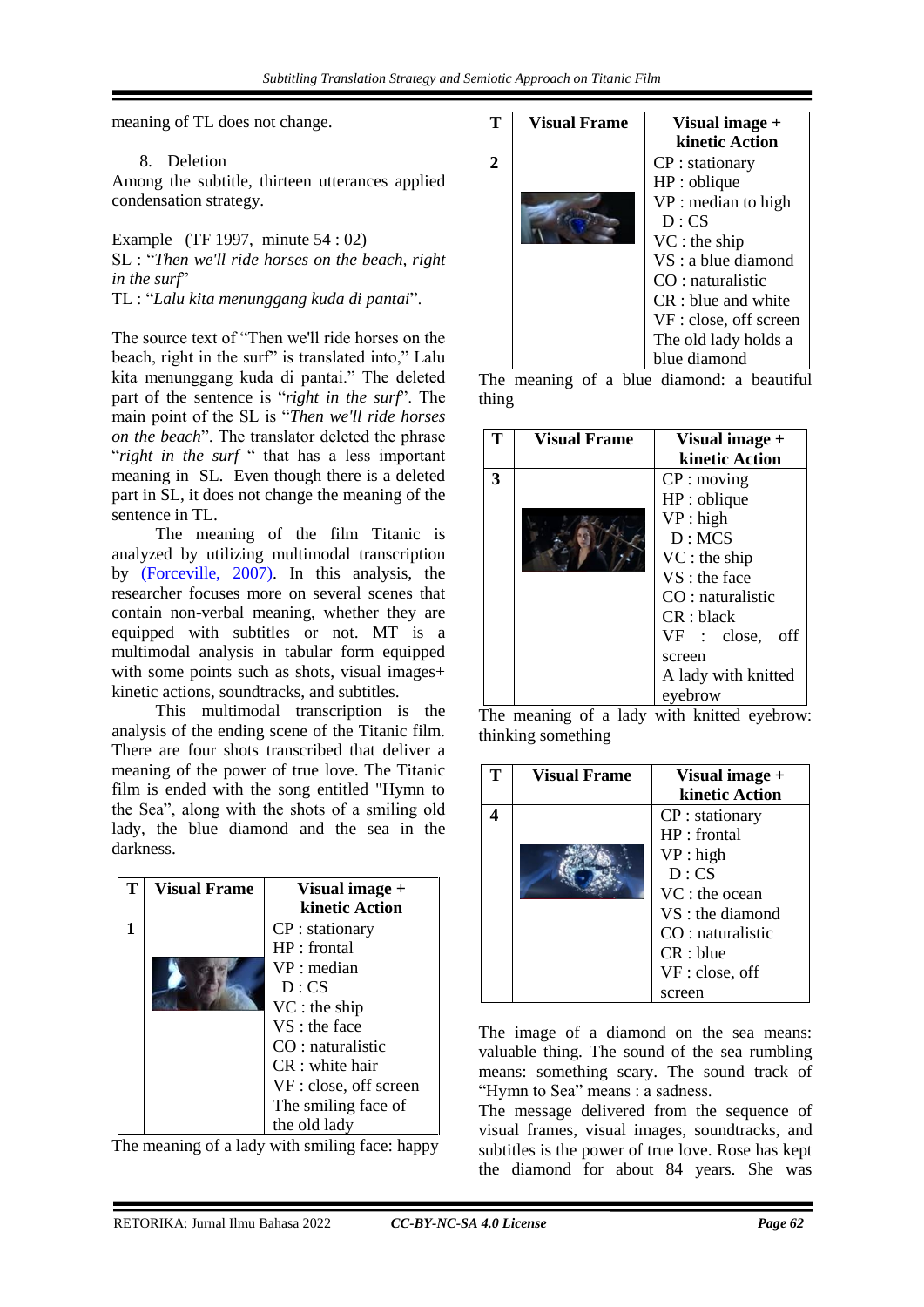supposed to be able to put on or sell that blue diamond, but she never thinks to do that. She prefers to throw the diamond into the ocean, as her love token, because the only thing she has is a picture with a blue diamond. That diamond reminds Rose of her love. She decides to bury her love at the bottom of the ocean, as the way Jack dies.

## **IV.CONCLUSION**

 This research emphasizes two problems specifically. The first is analyzing the subtitling strategy on Titanic film and the second one is delivering the meaning of Titanic film through the non-verbal sign. After accomplishing the analysis of the two problems, it can be concluded that, as follows:

- 1. The first problem utilized the theory of subtitling strategy by [Gottlieb \(1992\)](#page-6-0) and it is found that the subtitling translation strategies applied on Titanic film are expansion strategy, paraphrase, transfer, imitation, transcription, condensation, decimation, and deletion strategy. Among the ten strategies by [\(Gottlieb, 1992\),](#page-6-0) there are two strategies which are not found in the Titanic film namely dislocation and resignation.
- <span id="page-6-0"></span>2. There is a correlation between the subtitling strategy used and the nonverbal sign shown in the Titanic film. Nonverbal signs can be used as a reference for the precise subtitling strategy to be applied. This can be seen in nonverbal signs in the form of visual images where someone points to the man upstairs and then points to the row of the boats and he says, " You there! Get down here and help with these lines!" It is translated into," Kau yang di sana! Turunlah kemari dan bantulah! The phrase "with these lines! " was deleted and it does not change the meaning of the sentence in SL. This shows that subtitling translation strategy can be influenced by nonverbal sign shown in a film.
- 3. The second problem specifically on delivering the meaning through nonverbal sign on Titanic film, utilizes theory of multimodal transcription by [\(Forceville, 2007\).](#page-6-0) In nonverbal sign analysis, it can be done by describing through multimodal transcription which outlining the time, shots, visual frames

+ kinetic action, and subtitles. There are meticulous parts of the visual image by analyzing some points such as Camera<br>Position. Horizontal and Vertical Position, Horizontal Perspective, Distance, Visual Collocation, Visual Salient, Coding Orientation, Color, and Visual Focus. In the nonverbal sign, it is found that there is a message of deep sadness with the soundtrack of very melancholic instrumental music (Hymn to the Sea). The message of sadness is also conveyed by the kinetic action, namely the waving ocean moves slowly during the nighttime with dark blue as the background color of the nonverbal sign.

- 4. There is unsuitability between the meanings delivered to the nonverbal sign shown. It can be seen on the nonverbal signs when someone is smiling and showing the gaze, the meaning delivered is not happiness but the anger or feeling of inconvenience. The anger is obviously shown by the Visual Salient (VS) of the smiling face of a lady and the Distance (D) is Close Shot (CS), which indicates that the viewer can perceive the participants from head to shoulders. Those nonverbal signs confirm that the meaning of inconvenience has been delivered to the viewers. It can be concluded that the meaning is created by the various semiotic modes contained within them.
- 5. This research shows five examples of delivering the meaning through nonverbal sign in the Titanic film. From the multimodal transcription it can be seen that in the Titanic film the delivered meaning are sadness, the happiness of love, an unforgettable dreadful tragedy, and the power of true love. This message is delivered through visual image and the precise soundtrack for every single shot.
- 6. There are three types of how the meaning is delivered on the Titanic film. Firstly, the multimodal (image, soundtrack, subtitle, and dialogue) delivers the meaning of the Titanic film simultaneously. Secondly, the multimodal (image, soundtrack, subtitle, and dialogue) delivers the meaning of the Titanic film simultaneously, but it is